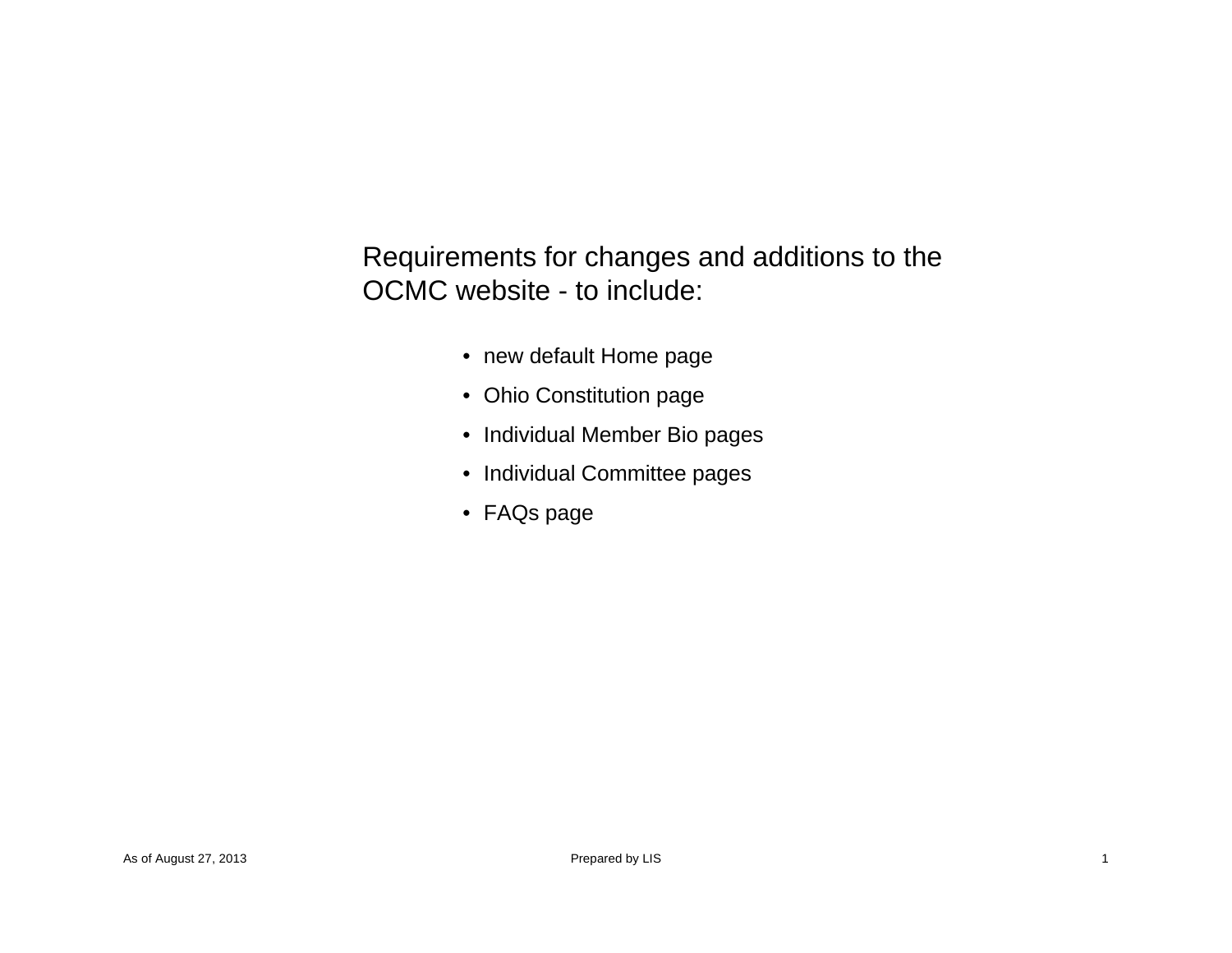# **Old banner graphic and menu**



# The Ohio Constitutional Modernization Commission

|  |  |  |  |  | About   Members   Materials   News & Updates   Contacts   Submit Your Ideas |  |
|--|--|--|--|--|-----------------------------------------------------------------------------|--|
|--|--|--|--|--|-----------------------------------------------------------------------------|--|

# **New banner graphic and menu**



**New menu options**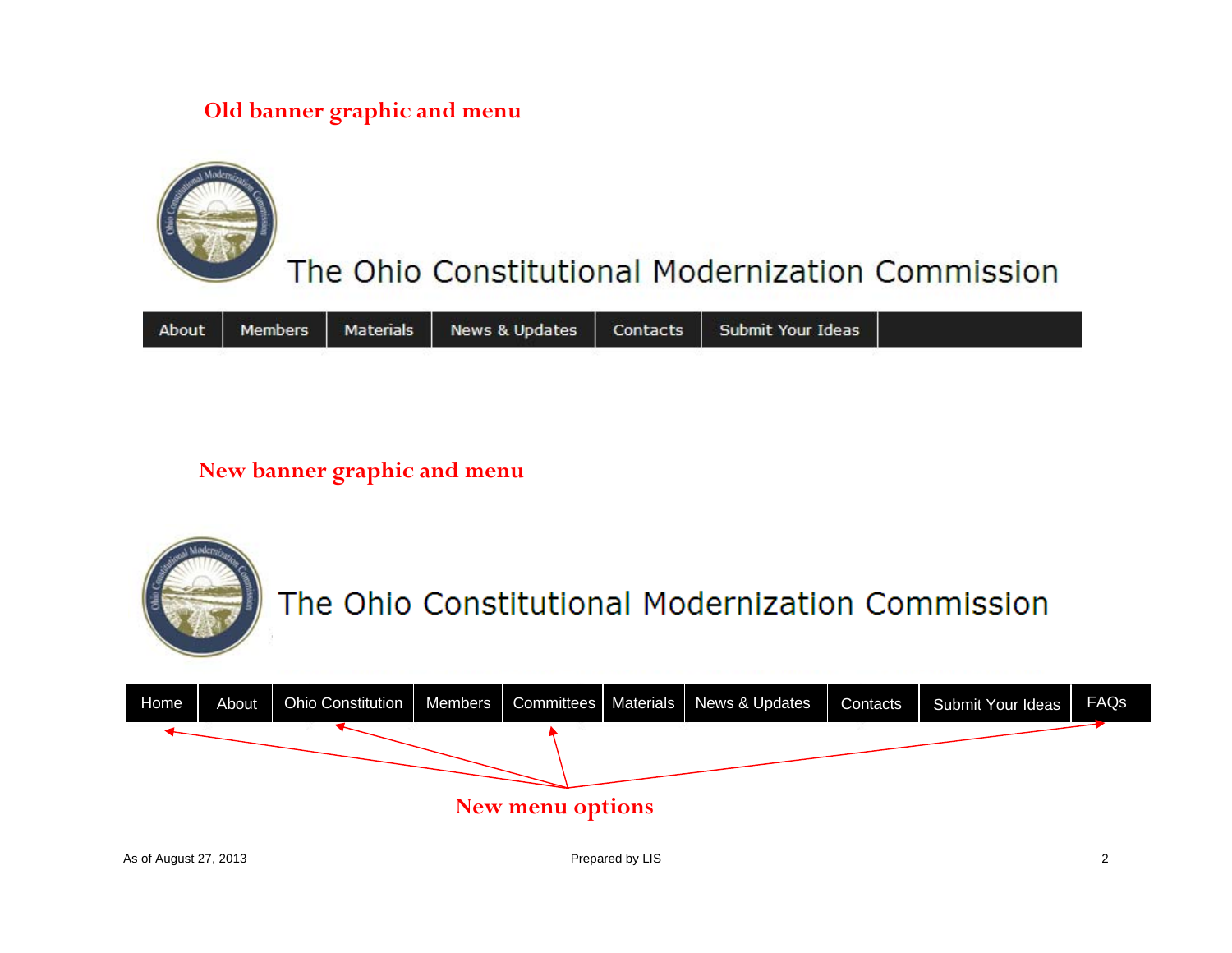# **OCMC banner will appear at top of page**

| Home <b>T</b> |  | About   Ohio Constitution   Members   Committees   Materials   News & Updates |  |  |  |  | Contacts | Submit Your Ideas | <b>FAQs</b> |
|---------------|--|-------------------------------------------------------------------------------|--|--|--|--|----------|-------------------|-------------|
|---------------|--|-------------------------------------------------------------------------------|--|--|--|--|----------|-------------------|-------------|

Dear fellow Ohioans,

As we go about our lives, we are affected every day by the laws of this state. Although the vast majority of Ohioans know that the Ohio Constitution is our state's highest-governing document, a smaller number of people have actually read its wording. It covers everything from education and local government to gambling and finances—and in many cases, it does so with very specific language.

In a state as diverse and ever-changing as Ohio, how do we ensure that the Ohio Constitution continues to accurately reflect the people of our great state?

The Ohio Constitutional Modernization Commission (OCMC) was created with the goal of making needed improvements to our state constitution. The commission is comprised of both lawmakers and public members including educators, business leaders, local government officials and others. Our job is to take an in-depth look at the Ohio Constitution through a modern-day framework, starting a conversation on the problems associated with it and forming suggestions of desired changes.

Ultimately, our recommendations will go to the Ohio General Assembly, which can then place issues on the ballot for the people of Ohio to vote for or against. This makes public input an essential part of ensuring that the commission's recommendations will be reflective of people like you. Not only can you cast your ballot when it is all said and done; you can have a say as the process moves along—whether through general correspondence with the commission or attending one of the many public hearings that we plan to have throughout the state.

In the coming months and years, you will be hearing much more from OCMC and its members because we want to make sure you stay as informed on our progress as possible. You can also find regular updates at ocmc.ohio.gov.

The constitutional changes that might be enacted through the Ohio Constitutional Modernization Commission could have a very significant impact on the future of this state. Our hope is that you will join us in this very careful and deliberative process—one that we carry out because of our shared interest in seeing Ohio prosper.

Sincerely,

William G. BatchelderCo-ChairSpeaker, Ohio House of Representatives Vernon Sykes Co-ChairRepresentative, 34th House District

# **This is the new Home page**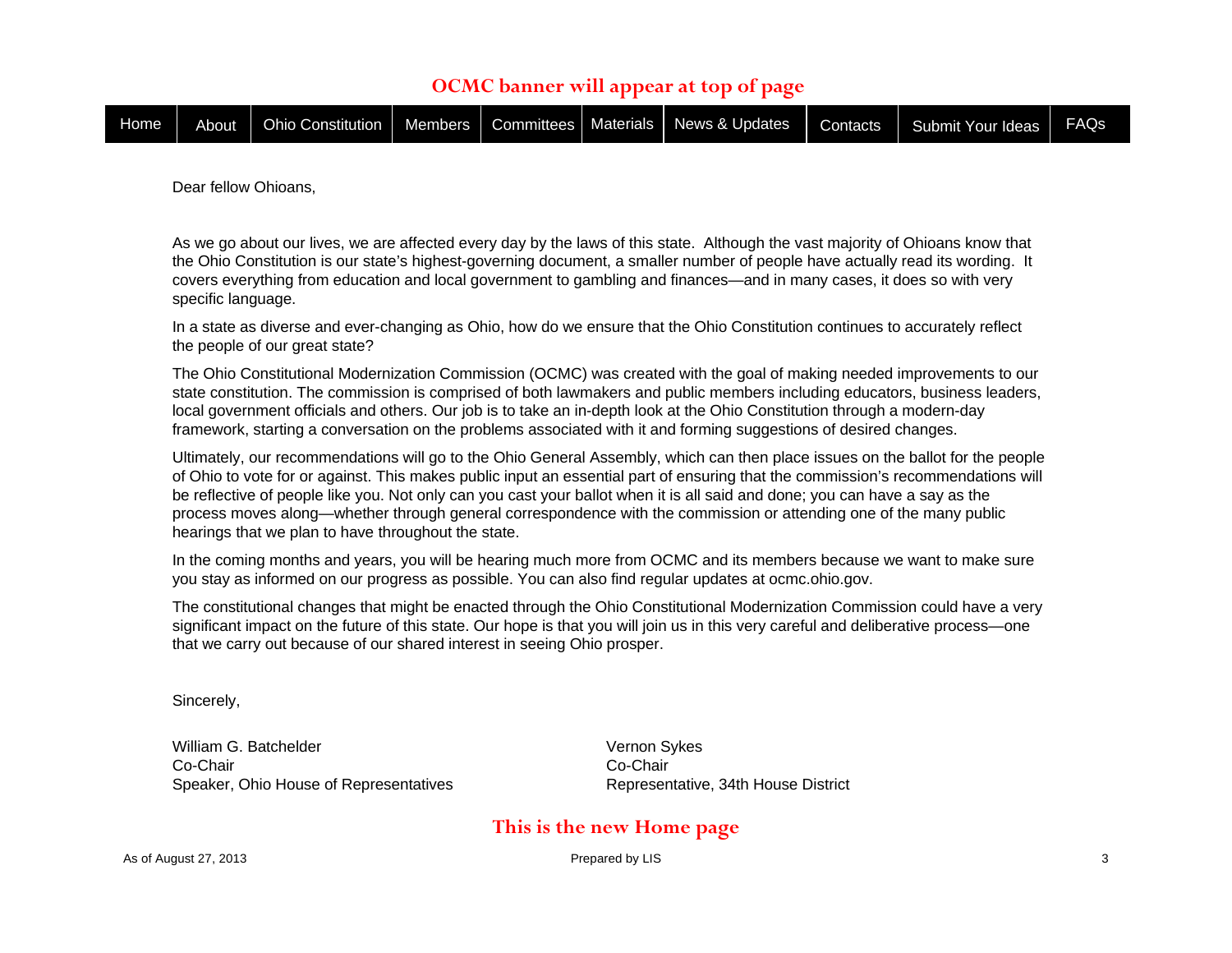The Ohio Constitutional Modernization Commission was established in R.C. 103.61 with the passage of the House Bill 188. The Commission is modeled after the 1970s Ohio Constitutional Revision Commission, whose published recommendations may be accessed at http://www.lsc.state.oh.us/ocrc/.

The Ohio Constitutional Modernization Commission is charged under R.C. 103.61 with:

- Studving the Constitution of Ohio;
- . Promoting an exchange of experiences and suggestions respecting desired changes in the Constitution;
- Considering the problems pertaining to the amendment of the Constitution; and
- Making recommendations from time to time to the general assembly for the amendment of the Constitution.

A commission recommendation is void unless it receives a two-thirds vote of the membership of the commission. In the event of a call for a constitutional convention, the Ohio Constitutional Modernization Commission shall report to the general assembly its recommendations with respect to the organization of a convention, and report to the convention its recommendations with respect to amendment of the Constitution.

The Ohio Constitutional Modernization Commission shall make its first report to the general assembly not later than January 1, 2013. Thereafter, it shall report at least every two years until its work is completed. The Ohio Constitutional Modernization Commission shall complete its work on or before July 1, 2021, and shall cease to exist at that time. The terms of all members shall expire July 1, 2021.

The Ohio Constitutional Modernization Commission meets on the second Thursday of every month. If you would like to receive notices of future meetings, please join the OCMC mailing list here.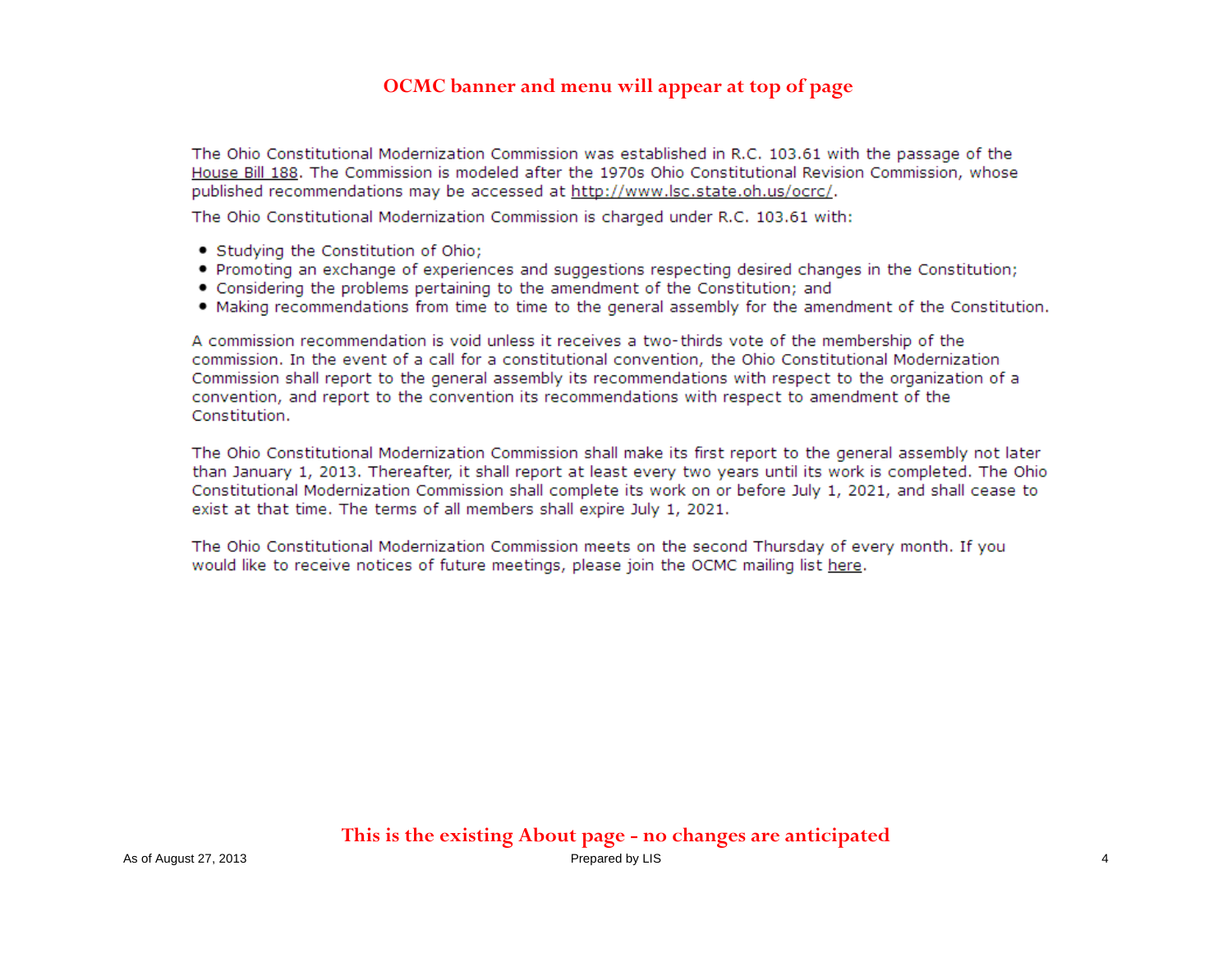# **Ohio Constitution**

**The 1851 Constitution with Amendments to 2011** 



#### ☆ Preamble

- Article 1 Bill of Rights
- $\overrightarrow{X}$  Article 2 Legislative 1
- $\overleftrightarrow{\mathbf{x}}$  Article 3 Executive
- Article 4 Judicial
- $\hat{X}$  Article 5 Elective Franchise
- $\hat{X}$  Article 6 Education
- $\hat{\mathbf{x}}$  Article 7 Public Institutions
- $\hat{\mathbf{x}}$  Article 8 Public Debt and Public Works
- Article 9 Militia
- $\overrightarrow{x}$  Article 10 County and Township Organizations
- $\hat{\mathbf{x}}$  Article 11 Apportionment
- $\hat{\mathbf{x}}$  Article 12 Finance and Taxation
- $\hat{x}$  Article 13 Corporations
- $\hat{\mathbf{x}}$  Article 14 Agriculture
- $\hat{X}$  Article 15 Miscellaneous
- $\frac{1}{2}$  Article 16 Amendments
- Article 17 Elections
- $\hat{\mathbf{x}}$  Article 18 Municipal Corporations Schedule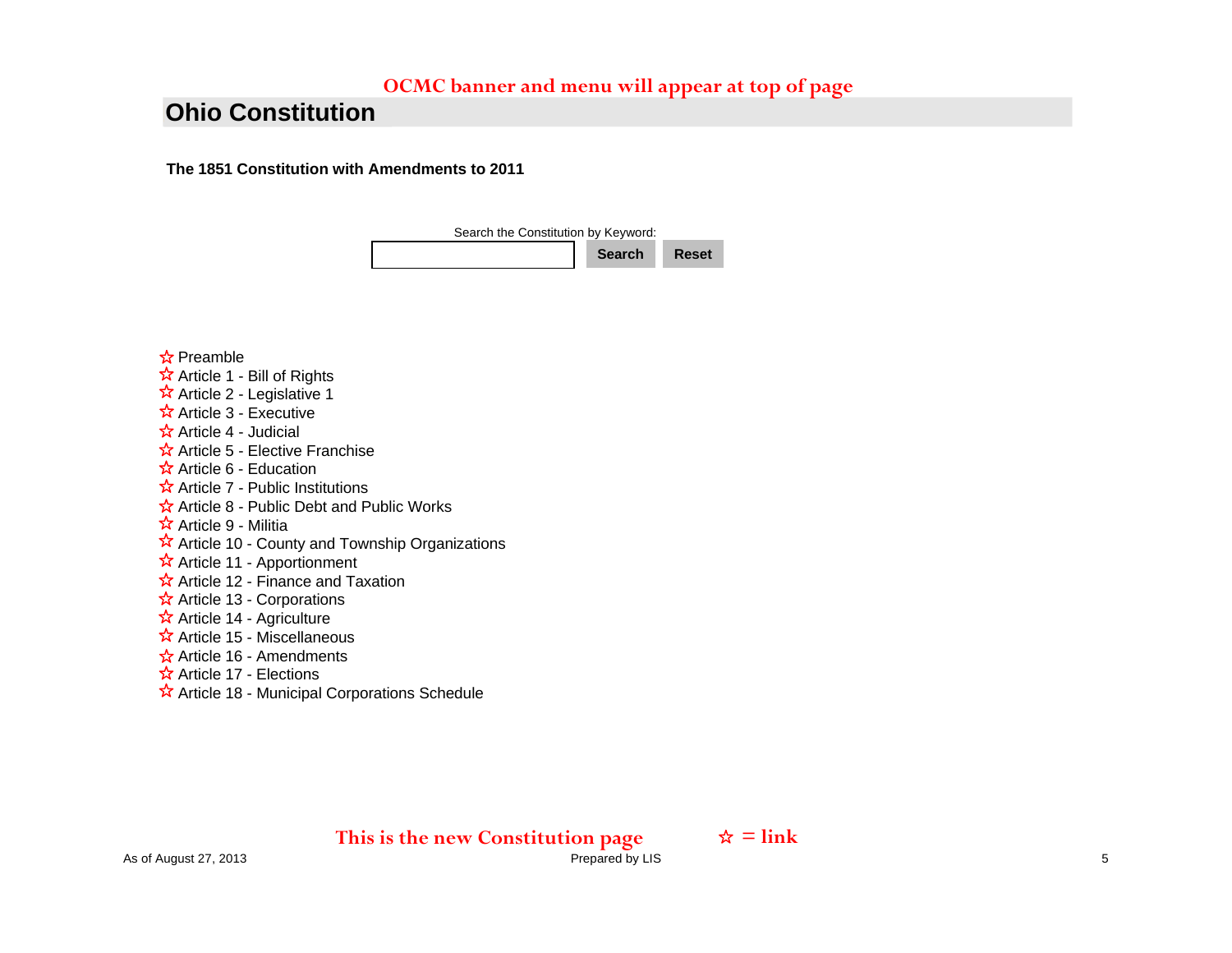# **Members**

Under R.C. 103.63, the Ohio Constitutional Modernization Commission is composed of 32 members - twelve legislative members and 20 public members. Three legislative members are appointed from each legislative caucus by their respective legislative leaders.

Not later than January 1, 2012, and every two years thereafter, the twelve general assembly members shall meet, organize, and elect two co-chairpersons, who shall be from different political parties. The members shall then, by majority vote, appoint twenty commission members, not from the general assembly.

All appointments shall end of the first day of January of every even-numbered year, and the commission shall then be re-created in the manner provided above. Members may be re-appointed. Vacancies on the commission shall be filled in the manner provided for original appointments.

### **Legislative Members**

- ☆● Rep. William G. Batchelder, Speaker & Co-Chair
- ☆ Rep. Vernon Sykes, Co-Chair
- $\hat{X}$  Rep. Ron Amstutz
- ☆● Sen. Capri Cafaro
- ☆ Rep. Kathleen Clyde
- ☆ Sen. Bill Colev
- ☆ Rep. Matt Huffman, Speaker Pro Tempore
- ☆ Rep. Dennis Murrav
- ☆● Sen. Larry Obhof, Senate Majority Whip
- ☆ Sen. Bob Peterson
- $\hat{X}$  Sen. Michael Skindell
- $\hat{\mathbf{x}}$  Sen. Charleta B. Tavares

# **Public Members**

- ☆ Janet Gilligan Abaray
- $\hat{\mathsf{x}}$  Herb Asher
- $\hat{X}$  Roger L. Beckett
- $\mathbf{\hat{x}} \bullet \mathbf{K}$ arla L. Bell
- $\hat{\mathbf{x}}$  Paula Brooks
	- ……. etc.

This is the Members menu page - all member names will link to their own bio page  $\Rightarrow \hat{z} = \text{link}$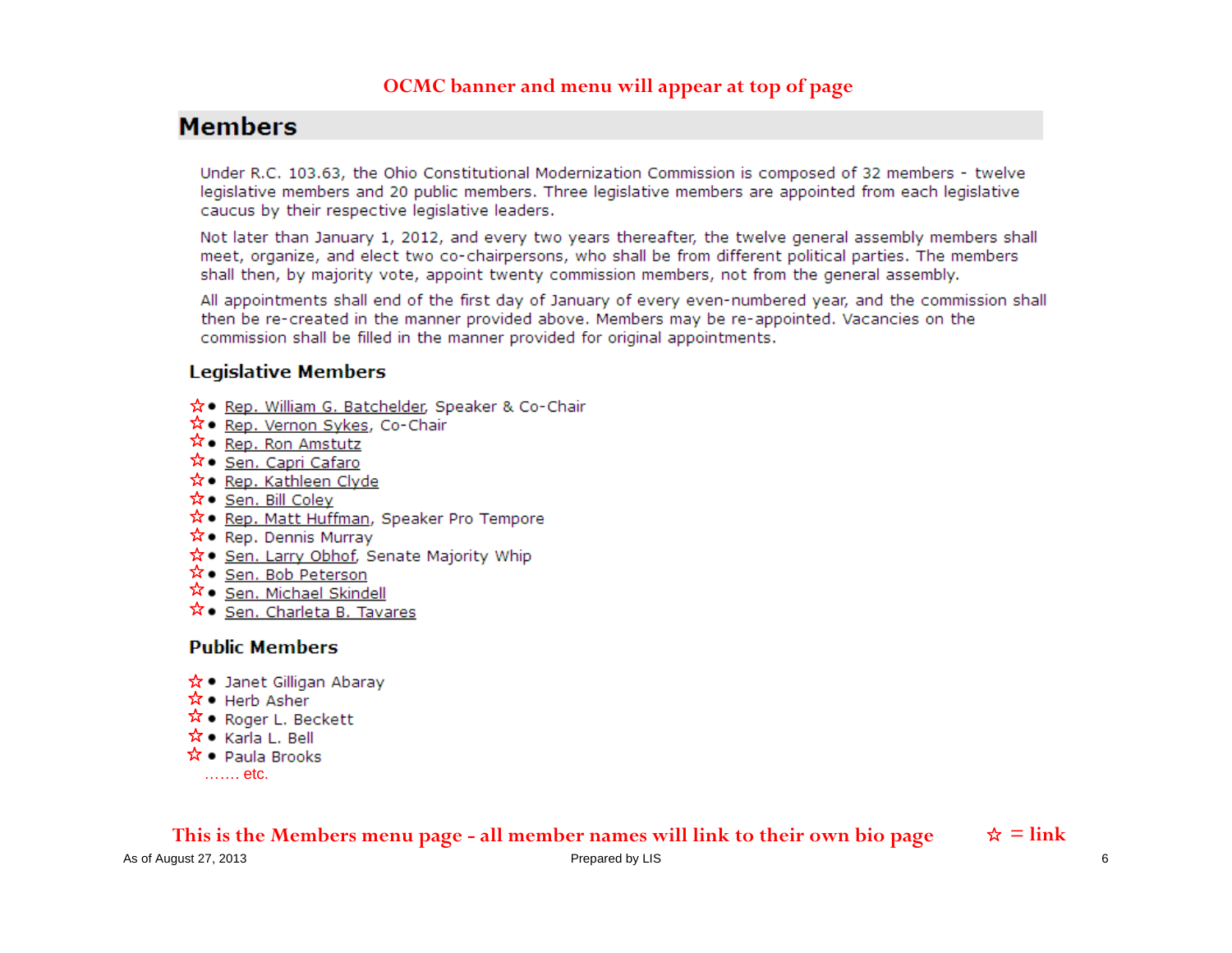# **Members**

**Speaker William Batchelder Co-Chair and Legislative Member**

- **☆** http://www.ocmc.ohio.gov/ocmc/batchelder
- ☆ http://www.ohiohouse.gov/william-g-batchelder
- Bill.Batchelder@ocmc.ohio.gov



#### **Committees:**

- Organization and Administration
- Constitutional Revisions and Updating
- Judicial Branch and the Administration of Justice

#### **Biography:**

Lorem ipsum dolor sit amet, consectetur adipiscing elit. Nullam aliquam est id lorem malesuada lacinia. Nunc convallis, dui et aliquam auctor, velit neque eleifend ante, quis rhoncus mauris sapien scelerisque eros. Mauris viverra urna sit amet feugiat luctus. Phasellus condimentum egestas dui, non fringilla justo bibendum malesuada. Duis malesuada, ipsum ut tincidunt cursus, lectus arcu tincidunt nunc, a volutpat leo erat ac arcu. Nam sed lacus quis lacus tincidunt mollis eget ac augue. Mauris feugiat malesuada gravida.

# **Example of member page for a legislative member**  $\phi = \text{link}$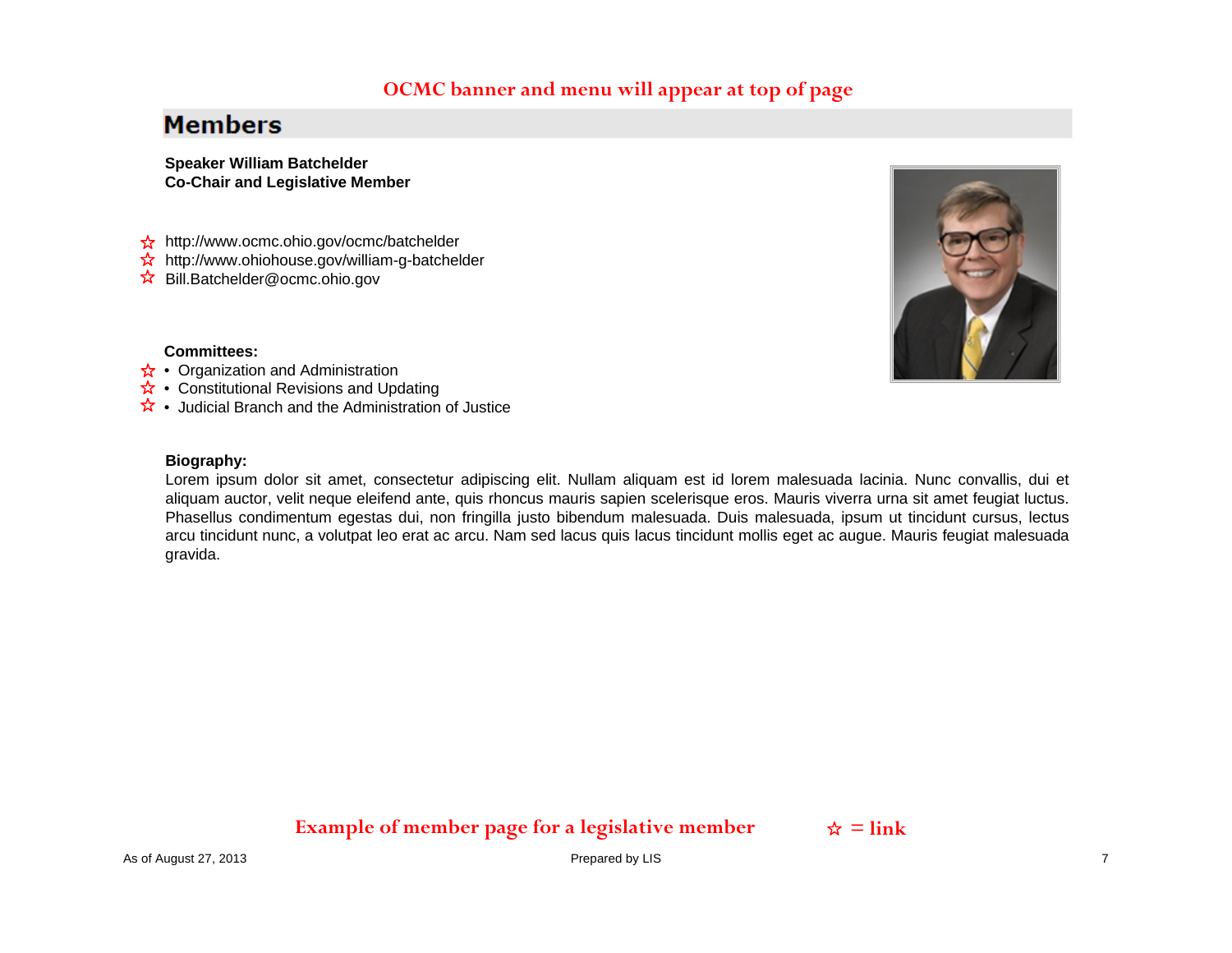# **Members**

**Judith L. FrenchPublic Member**

- ☆ http://www.ocmc.ohio.gov/ocmc/french
- $\overleftrightarrow{\mathbf{x}}$  http://www.supremecourt.ohio.gov/SCO/justices/french/
- Judith.French@ocmc.ohio.gov



#### **Committees:**

- Public Education and Information
- Bill of Rights & Voting
- Judicial Branch and the Administration of Justice

#### **Biography:**

Lorem ipsum dolor sit amet, consectetur adipiscing elit. Nullam aliquam est id lorem malesuada lacinia. Nunc convallis, dui et aliquam auctor, velit neque eleifend ante, quis rhoncus mauris sapien scelerisque eros. Mauris viverra urna sit amet feugiat luctus. Phasellus condimentum egestas dui, non fringilla justo bibendum malesuada. Duis malesuada, ipsum ut tincidunt cursus, lectus arcu tincidunt nunc, a volutpat leo erat ac arcu. Nam sed lacus quis lacus tincidunt mollis eget ac augue. Mauris feugiat malesuada gravida.

# **Example of member page for a non-legislative member**  $\qquad \star = \text{link}$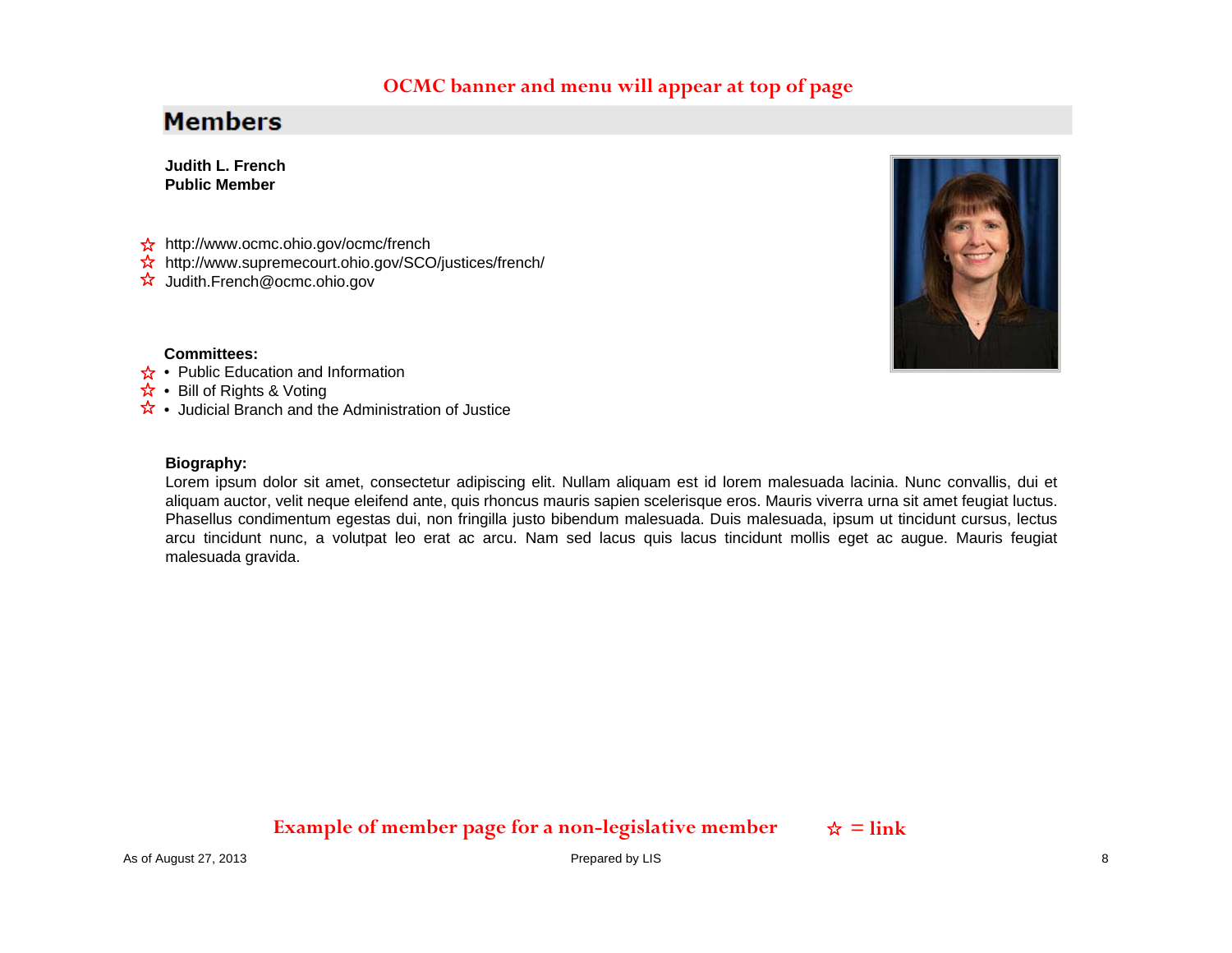# **Committees**

| <b>Full Commission</b><br>$\frac{1}{N}$ OCMC | <b>Standing</b><br>$\hat{\mathbf{x}}$ Organization and Administration Committee<br>$\hat{\mathbf{x}}$ Public Education and Information Committee<br>$\hat{\mathbf{x}}$ Liaison with Public Offices Committee<br>☆ Coordinating Committee | <b>Subject-Matter</b><br>$\hat{\mathbf{x}}$ Bill of Rights & Voting<br>$\hat{\mathbf{x}}$ Legislative Branch and Executive Branch<br>$\hat{\mathbf{x}}$ Constitutional Revisions & Updating<br>$\hat{\mathbf{x}}$ Finance, Taxation & Economic Development<br>$\hat{\mathbf{x}}$ Education, Public Institutions & Miscellaneous<br>and Local Government |
|----------------------------------------------|------------------------------------------------------------------------------------------------------------------------------------------------------------------------------------------------------------------------------------------|---------------------------------------------------------------------------------------------------------------------------------------------------------------------------------------------------------------------------------------------------------------------------------------------------------------------------------------------------------|
|                                              |                                                                                                                                                                                                                                          | $\frac{1}{\sqrt{2}}$ Judicial Branch & the Administration of Justice                                                                                                                                                                                                                                                                                    |

#### $\star$  OCMC Committees list - as of July 10, 2013 (.pdf)

To receive notices of future Commission and Committee meetings, please join any of these mailing lists by completing this form and clicking "Subscribe". Each mailing list will send you a confirmation email. Reply to each of these emails by following the instructions in the email.

| *First Name:             |                                                                                                                                                    | *Last Name:     |                                                                              | Address:                                                                                                                                                                                                                                  |  |
|--------------------------|----------------------------------------------------------------------------------------------------------------------------------------------------|-----------------|------------------------------------------------------------------------------|-------------------------------------------------------------------------------------------------------------------------------------------------------------------------------------------------------------------------------------------|--|
| City:                    |                                                                                                                                                    | State:          |                                                                              | Zip Code:                                                                                                                                                                                                                                 |  |
| Phone Number:            |                                                                                                                                                    | *Email Address: |                                                                              |                                                                                                                                                                                                                                           |  |
| Choose From These Lists- |                                                                                                                                                    |                 |                                                                              |                                                                                                                                                                                                                                           |  |
| Commission               | <b>Standing Committees</b>                                                                                                                         |                 |                                                                              | <b>Subject Matter Committees</b>                                                                                                                                                                                                          |  |
| □ осмс                   | $\Box$ Organization and Administration<br>$\Box$ Public Education and Information<br>$\square$ Liaisons with Public Offices<br>$\Box$ Coordinating |                 | $\Box$ Bill of Rights & Voting<br>$\Box$ Constitutional Revisions & Updating | □ Legislative Branch and Executive Branch<br>□ Finance, Taxation & Economic Development<br>$\Box$ Education, Public Institutions & Miscellaneous and Local Government<br>$\Box$ Judicial Branch & the Administration of Justice Committee |  |
| Subscribe                |                                                                                                                                                    |                 |                                                                              |                                                                                                                                                                                                                                           |  |
|                          | * Denotes a required field.                                                                                                                        |                 |                                                                              |                                                                                                                                                                                                                                           |  |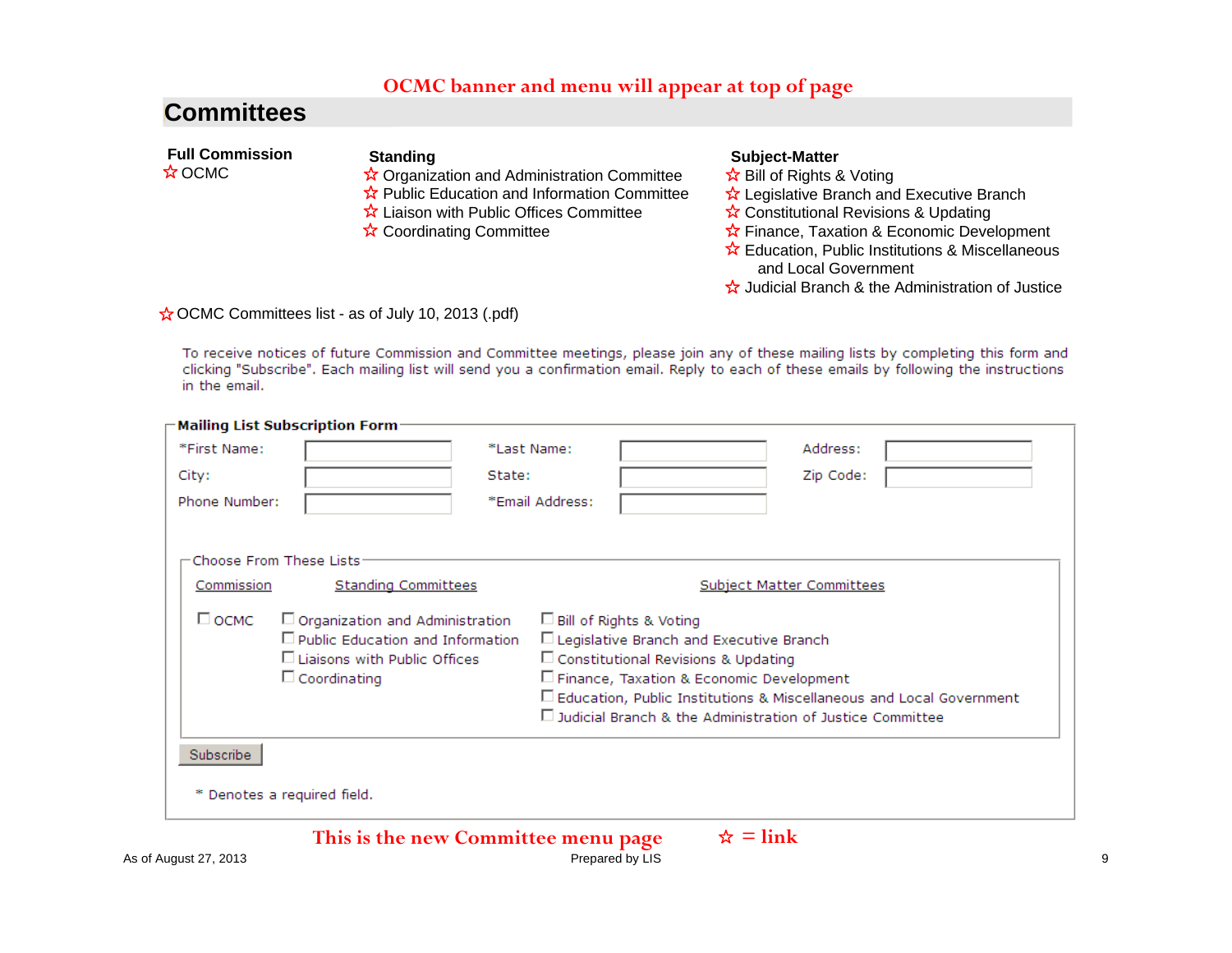# **Committees - OCMC**

#### **Full Commission**

#### **Purpose:**

Lorem ipsum dolor sit amet, consectetur adipiscing elit. Nullam aliquam est id lorem malesuada lacinia. Nunc convallis, dui et aliquam auctor, velit neque eleifend ante, quis rhoncus mauris sapien scelerisque eros. Mauris viverra urna sit amet feugiat luctus. Phasellus condimentum egestas dui, non fringilla justo bibendum malesuada. Duis malesuada, ipsum ut tincidunt cursus, lectus arcu tincidunt nunc, a volutpat leo erat ac arcu. Nam sed lacus quis lacus tincidunt mollis eget ac augue. Mauris feugiat malesuada gravida.

| $\mathop{\rule{0pt}{0.5ex}\hbox{--}}$ Mailing List Subscription Form $\mathop{\rule{0pt}{0.5ex}\hbox{--}}$ |  |                 |  |           |  |  |
|------------------------------------------------------------------------------------------------------------|--|-----------------|--|-----------|--|--|
| *First Name:                                                                                               |  | *Last Name:     |  | Address:  |  |  |
| City:                                                                                                      |  | State:          |  | Zip Code: |  |  |
| Phone Number:                                                                                              |  | *Email Address: |  |           |  |  |
|                                                                                                            |  |                 |  |           |  |  |

#### **Meeting Materials:**

- February 16, 2012 Meeting
	- Agenda
	- Colloquium Planning Committee Member Bios
	- Minutes
- December 28, 2011 Meeting
	- Meeting Agenda
	- Statute
	- Excerpt from 1970s Commission Final Report
	- Constitutional Modernization Colloquium Steering Committee Mission Statement

# All materials related to the Commission as a whole will appear on this page  $\frac{1}{x}$  = link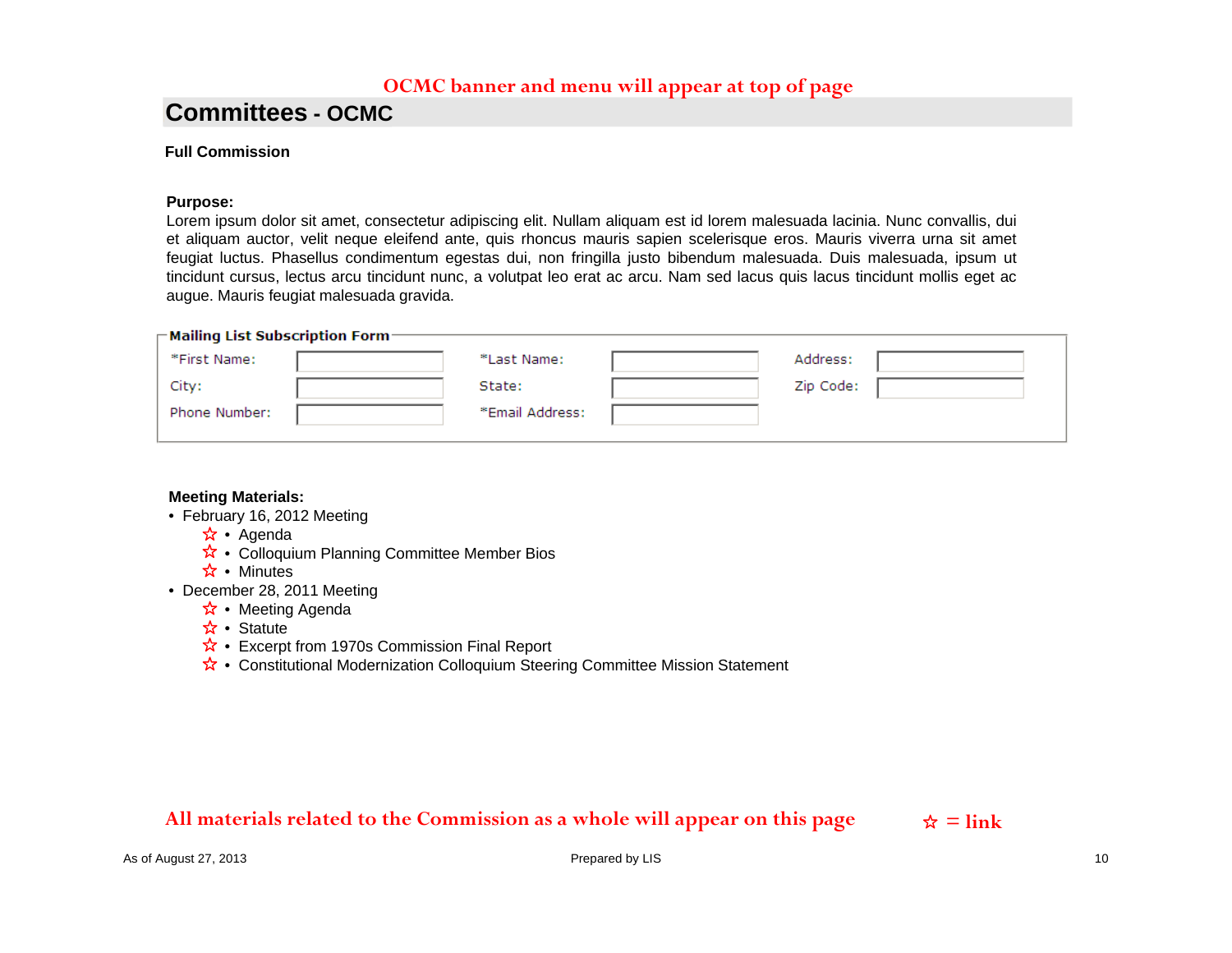# **Committees - Organization and Administration**

#### **Standing Committee**

#### **Purpose:**

Lorem ipsum dolor sit amet, consectetur adipiscing elit. Nullam aliquam est id lorem malesuada lacinia. Nunc convallis, dui et aliquam auctor, velit neque eleifend ante, quis rhoncus mauris sapien scelerisque eros. Mauris viverra urna sit amet feugiat luctus. Phasellus condimentum egestas dui, non fringilla justo bibendum malesuada. Duis malesuada, ipsum ut tincidunt cursus, lectus arcu tincidunt nunc, a volutpat leo erat ac arcu. Nam sed lacus quis lacus tincidunt mollis eget ac augue. Mauris feugiat malesuada gravida.

| $\sqsubset$ Mailing List Subscription Form- |  |                 |  |           |  |  |  |
|---------------------------------------------|--|-----------------|--|-----------|--|--|--|
| *First Name:                                |  | *Last Name:     |  | Address:  |  |  |  |
| City:                                       |  | State:          |  | Zip Code: |  |  |  |
| Phone Number:                               |  | *Email Address: |  |           |  |  |  |
|                                             |  |                 |  |           |  |  |  |

#### **Members:**

- Douglas Cole, Chair
- Joseph Rugola, Vice Chair
- Speaker William Batchelder
- Paula Brooks
- Senator Capri Cafaro
- Representative Kathleen Clyde
- Charles Kurfess
- Richard Walinski

#### **Meeting Materials:**

- July 10, 2013 Meeting
	- Meeting Notice
	- Meeting Agenda
	- Report
	- Draft Budget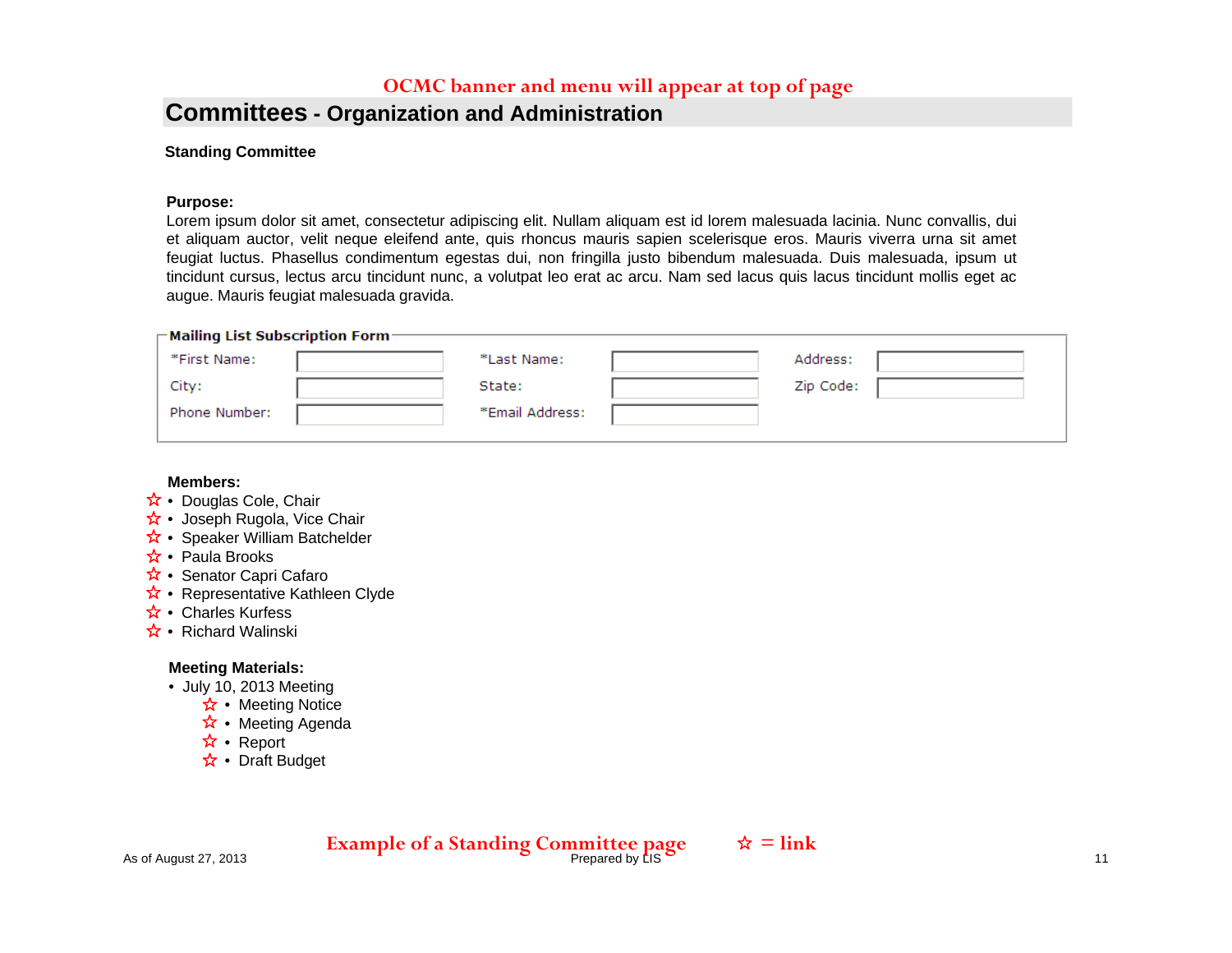### **Committees - Judicial Branch and the Administration of Justice**

#### **Subject-Matter Committee**

#### **Topics:**

Lorem ipsum dolor sit amet, consectetur adipiscing elit. Nullam aliquam est id lorem malesuada lacinia. Nunc convallis, dui et aliquam auctor, velit neque eleifend ante, quis rhoncus mauris sapien scelerisque eros. Mauris viverra urna sit amet feugiat luctus. Phasellus condimentum egestas dui, non fringilla justo bibendum malesuada. Duis malesuada, ipsum ut tincidunt cursus, lectus arcu tincidunt nunc, a volutpat leo erat ac arcu. Nam sed lacus quis lacus tincidunt mollis eget ac augue. Mauris feugiat malesuada gravida.

| $\sqsubset$ Mailing List Subscription Form- |  |                 |  |           |  |  |  |
|---------------------------------------------|--|-----------------|--|-----------|--|--|--|
| *First Name:                                |  | *Last Name:     |  | Address:  |  |  |  |
| City:                                       |  | State:          |  | Zip Code: |  |  |  |
| Phone Number:                               |  | *Email Address: |  |           |  |  |  |
|                                             |  |                 |  |           |  |  |  |

#### **Members:**

- Janet Abaray, Chair
- Patrick Fischer, Vice Chair
- Speaker William Batchelder
- Judith French
- Charles Kurfess
- Dennis Mulvihill
- Representative Dennis Murray
- Senator Larry Obhof
- Richard Saphire
- Senator Michael Skindell
- Richard Walinski

#### **Meeting Materials:**

- July 10, 2013 Meeting
	- Meeting Notice
	- Meeting Agenda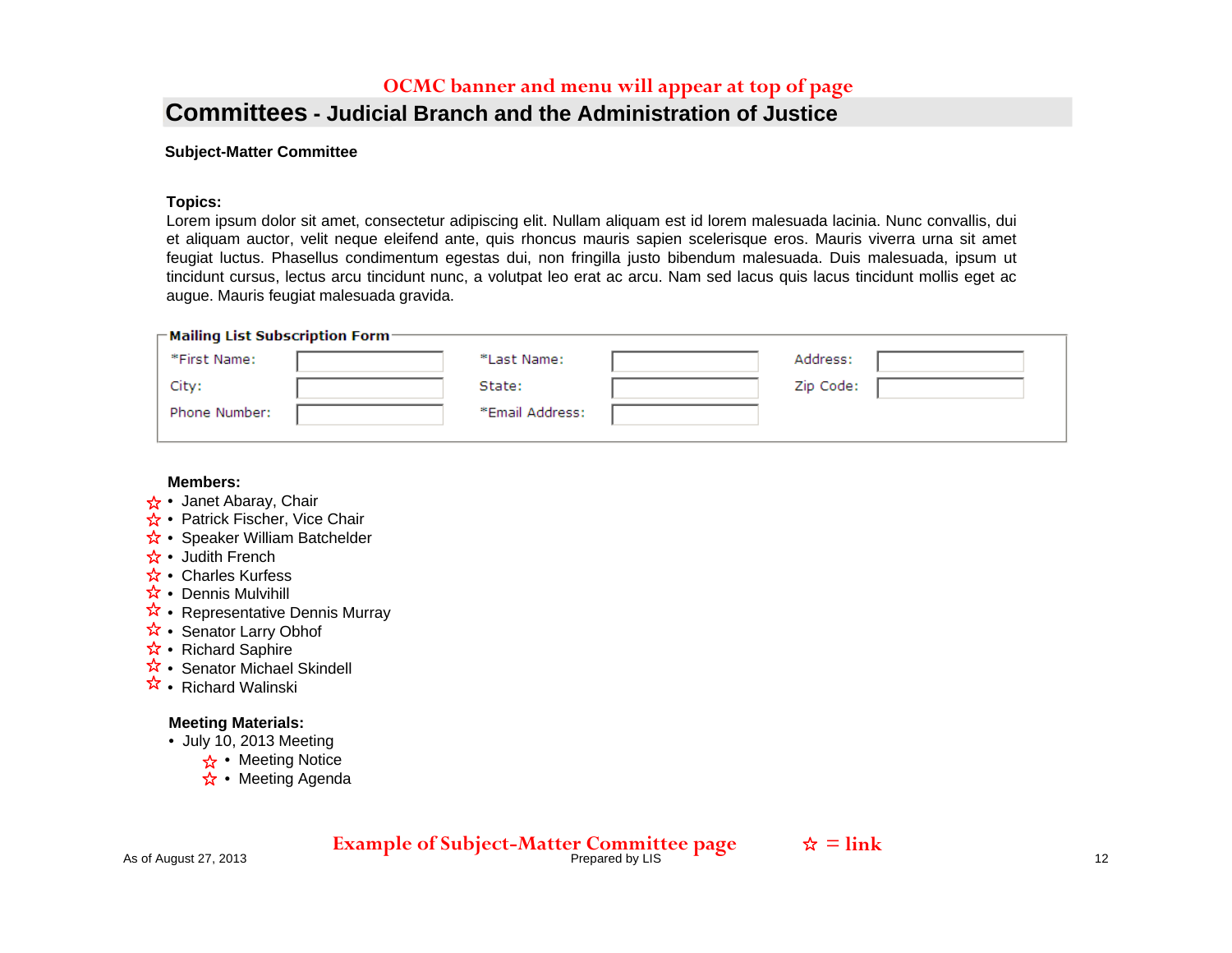# **Submit Your Ideas**

The Ohio Constitutional Modernization Commission welcomes and encourages ongoing feedback from the public. If you have an idea or request to submit to the Ohio Constitutional Modernization Commission regarding changes to the Ohio Constitution, please complete the form below. For administrative purposes, we ask that each submission be limited to one topic. If you would like to submit ideas on multiple topics, please submit them separately according to subject matter. Please be informed that submissions to the Ohio Constitutional Modernization Commission are subject to public records disclosure pursuant to Ohio Revised Code 149.43. Thank you for your input!

| *First Name:  | *Last Name:      |                                              |
|---------------|------------------|----------------------------------------------|
| Organization: | *Address:        |                                              |
| *City:        | *State:          | *Zip Code:                                   |
| Phone Number: | Email Address:   |                                              |
| Comments:     |                  | Attach File:<br>No file selected.<br>Browse. |
|               | Submit<br>Cancel | $-22$                                        |

\* Denotes a required field.

As of August 27, 2013 Prepared by LIS 13 **This is the existing Submit Your Ideas page - no changes are anticipated**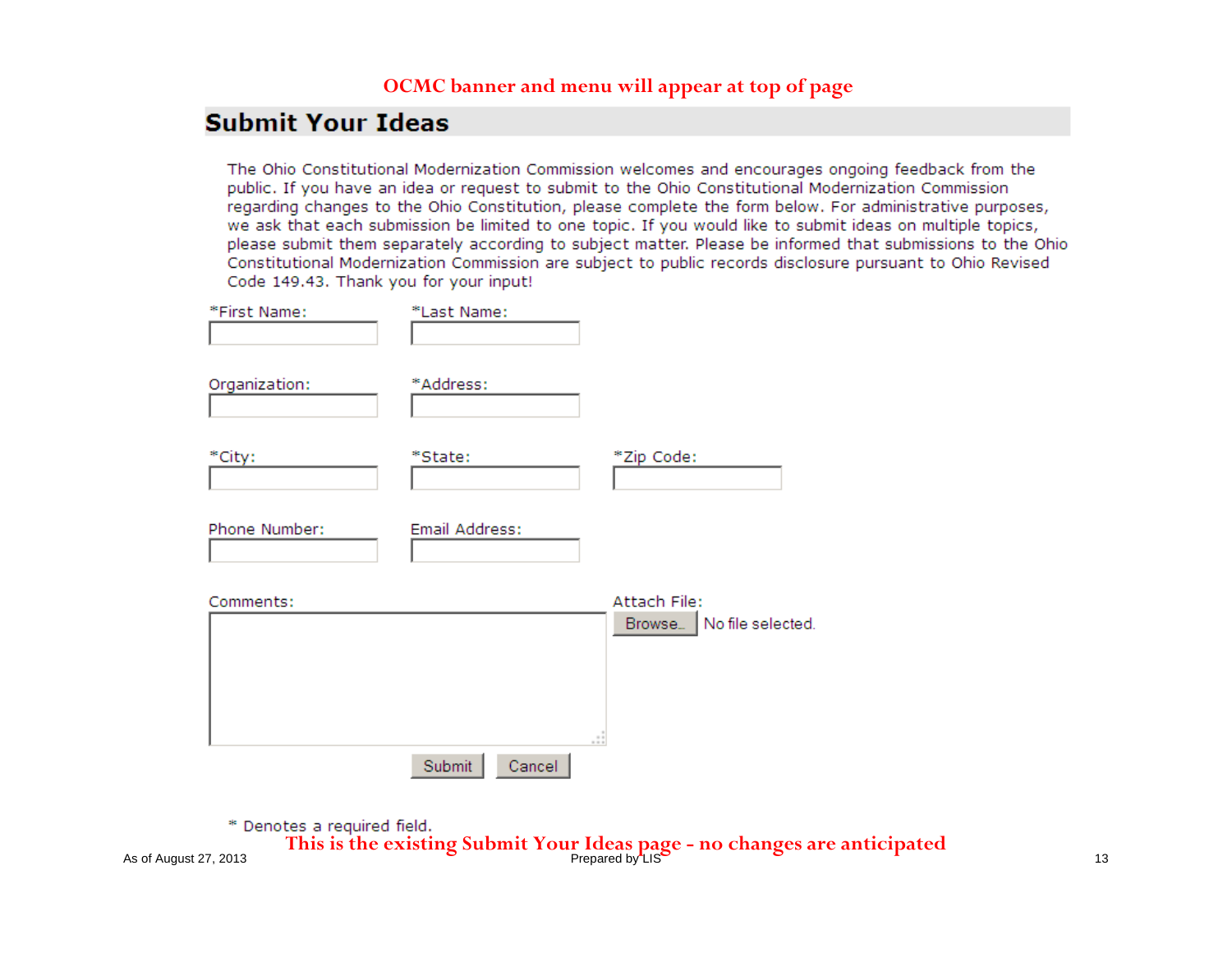# **FAQs**

#### **What is the Ohio Constitutional Modernization Commission?**

The Ohio Constitutional Modernization Commission was established in R.C. 103.61 with the passage of the House Bill 188. The Ohio Constitutional Modernization Commission is charged under R.C. 103.61 with:

- Studying the Constitution of Ohio;
- Promoting an exchange of experiences and suggestions respecting desired changes in the Constitution;
- Considering the problems pertaining to the amendment of the Constitution; and
- Making recommendations from time to time to the general assembly for the amendment of the Constitution.

A commission recommendation is void unless it receives a two-thirds vote of the membership of the commission. In the event of a call for a constitutional convention, the Ohio Constitutional Modernization Commission shall report to the general assembly its recommendations with respect to the organization of a convention, and report to the convention its recommendations with respect to amendment of the Constitution.

#### **Where did the Idea for this Commission come from?**

The Commission is modeled after the 1970s Ohio Constitutional Revision Commission, whose published recommendations may be accessed at http://www.lsc.state.oh.us/ocrc/.

#### **How many members serve on the Commission?**

The Commission is comprised of 32 members.

#### **How are members of the Commission Selected?**

12 members are appointed from the General Assembly:

- Three by the President of the Senate
- Three by the Minority Leader of the Senate
- Three by the Speaker of the House
- Three by the Minority Leader of the House

The other 20 members are appointed by majority vote of the 12 legislative members. These members are to be from the public and not the General Assembly.

……. etc.